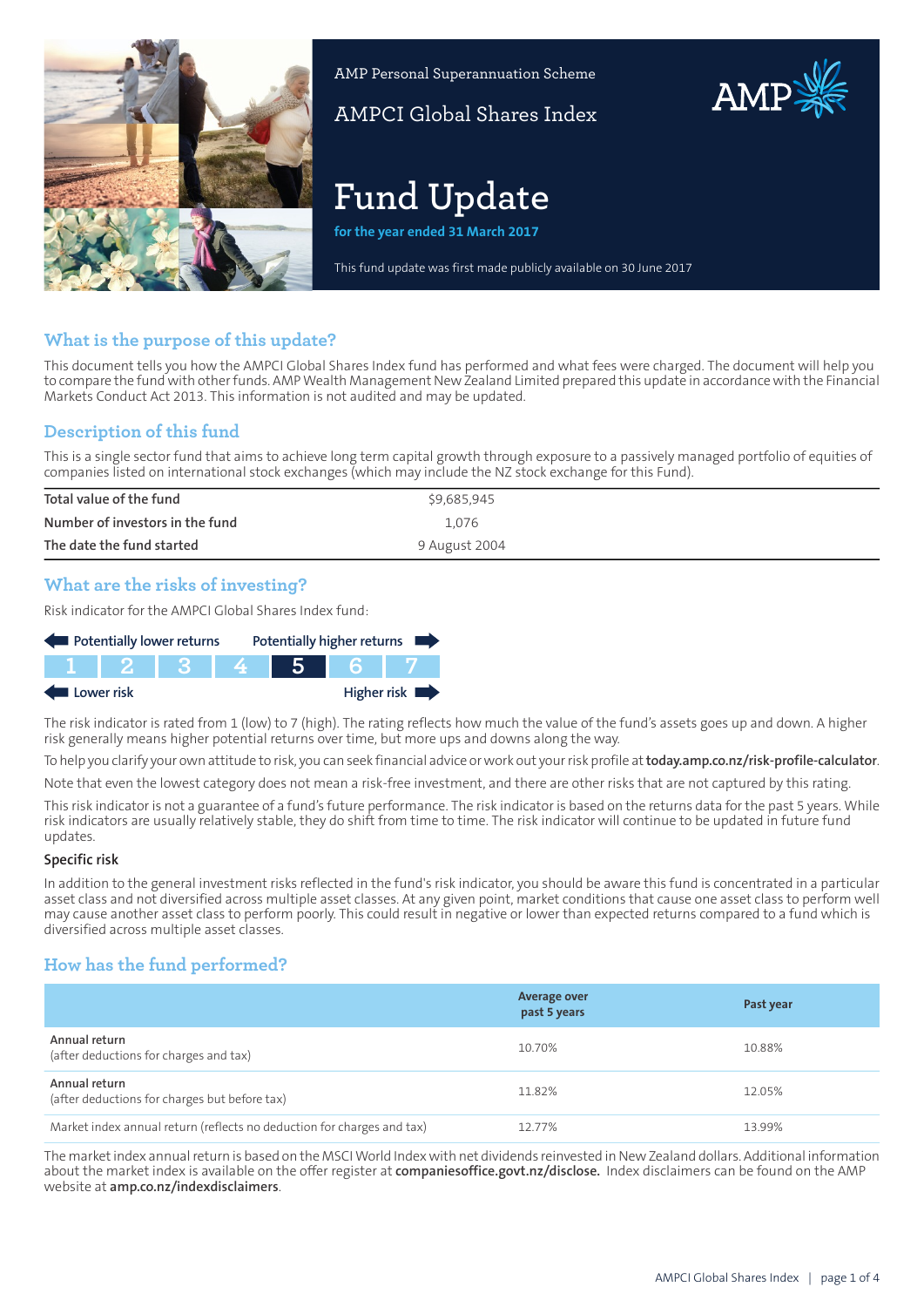#### **Annual return graph**



This shows the return after fund charges and tax for each of the last 10 years ending 31 March. The last bar shows the average annual return for the last 10 years, up to 31 March 2017.

**Important:** This does not tell you how the fund will perform in the future.

## **What fees are investors charged?**

Investors in the AMPCI Global Shares Index fund are charged fund charges. In the year to 31 March 2017 these were:

|                                             | % net asset value                                                        |
|---------------------------------------------|--------------------------------------------------------------------------|
| Total fund charges                          | 1.28%                                                                    |
| Which are made up of -                      |                                                                          |
| Total management and administration charges | 1.28%                                                                    |
| Including -                                 |                                                                          |
| Manager's basic fee                         | 0.95%                                                                    |
| Other management and administration charges | 0.33%                                                                    |
| Total performance-based fees                | $0.00\%$                                                                 |
| <b>Other charges</b>                        | Dollar amount per investor or description<br>of how charge is calculated |
| <b>NIL</b>                                  |                                                                          |

Investors may also be charged individual action fees for specific actions or decisions (for example, for withdrawing from or switching funds). Small differences in fees and charges can have a big impact on your investment over the long term.

#### **Example of how this applies to an investor**

Craig had \$10,000 in the fund at the start of the year and did not make any further contributions. At the end of the year, Craig received a return after fund charges were deducted of \$1,088.00 (that is 10.88% of his initial \$10,000). Craig also paid \$0.00 in other charges. This gives Craig a total return after tax of \$1,088.00 for the year.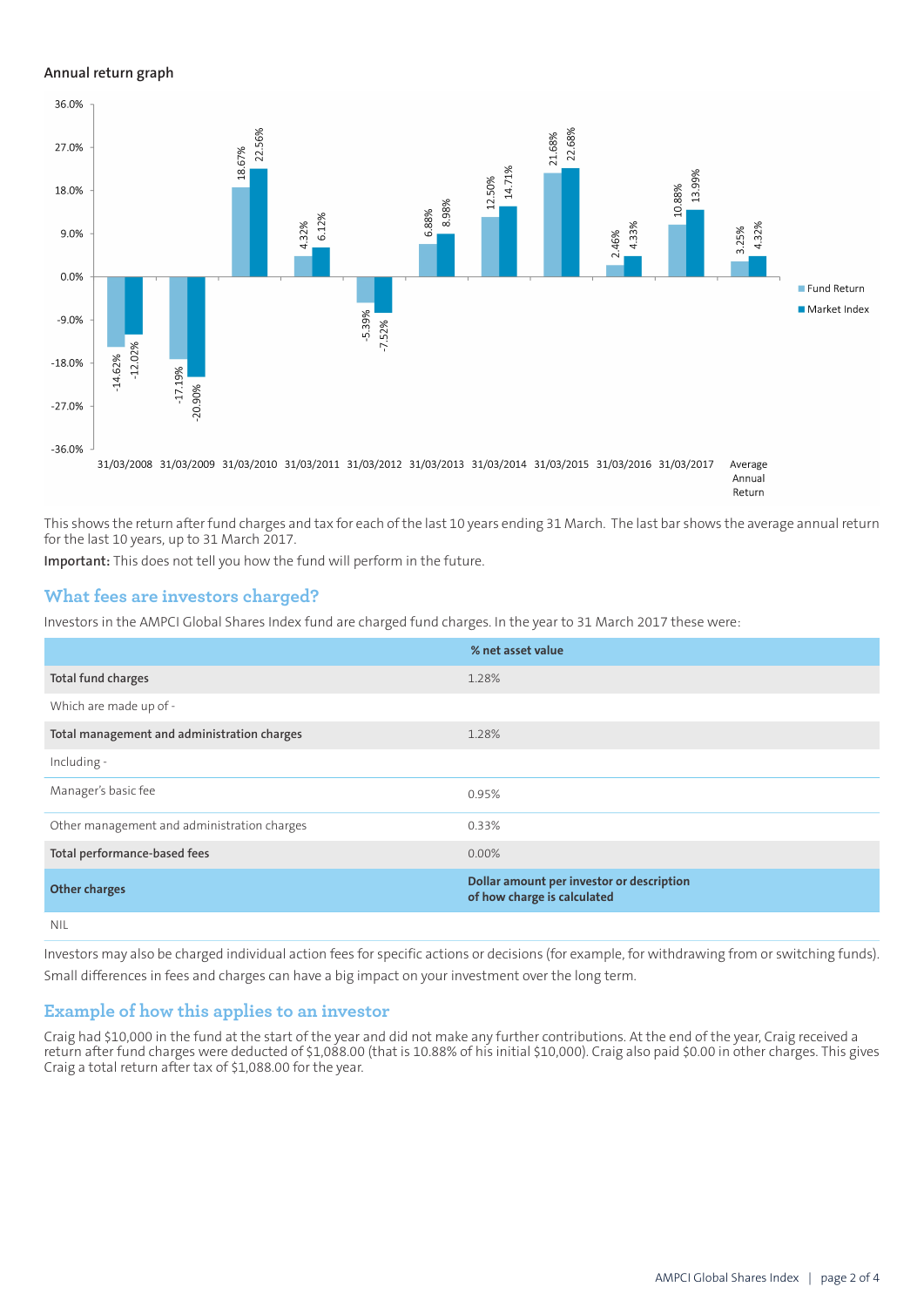# **What does the fund invest in?**

## **Actual investment mix<sup>1</sup>**

This shows the types of assets that the fund invests in.



## **Target investment mix**

This shows the mix of assets that the fund generally intends to invest in.

| <b>Asset Type</b>            | <b>Allocation</b> |
|------------------------------|-------------------|
| Cash and cash equivalents    | $0.00\%$          |
| New Zealand fixed interest   | 0.00%             |
| International fixed interest | 0.00%             |
| Australasian equities        | 0.00%             |
| International equities       | 100.00%           |
| Listed property              | 0.00%             |
| Unlisted property            | 0.00%             |
| Commodities                  | 0.00%             |
| Other                        | 0.00%             |

## **Top 10 investments<sup>1</sup>**

|    | <b>Name</b>         | Percentage<br>of fund<br>net assets | <b>Asset Type</b>      | Country              | <b>Credit rating</b><br>(if applicable) |
|----|---------------------|-------------------------------------|------------------------|----------------------|-----------------------------------------|
| 1  | Apple Inc           | 2.09%                               | International equities | United States        | N/A                                     |
| 2  | Microsoft Corp      | 1.31%                               | International equities | United States        | N/A                                     |
| 3  | Amazon.com Inc.     | 0.97%                               | International equities | United States        | N/A                                     |
| 4  | Exxon Mobil Corp    | 0.95%                               | International equities | United States        | N/A                                     |
| 5  | Johnson & Johnson   | 0.94%                               | International equities | United States        | N/A                                     |
| 6  | Facebook Inc.       | 0.89%                               | International equities | <b>United States</b> | N/A                                     |
| 7  | JPMorgan Chase & Co | 0.87%                               | International equities | United States        | N/A                                     |
| 8  | Wells Fargo & Co    | 0.73%                               | International equities | United States        | N/A                                     |
| 9  | General Electric Co | 0.73%                               | International equities | United States        | N/A                                     |
| 10 | Alphabet Inc        | 0.72%                               | International equities | United States        | N/A                                     |

The top 10 investments make up 10.20% of the fund.